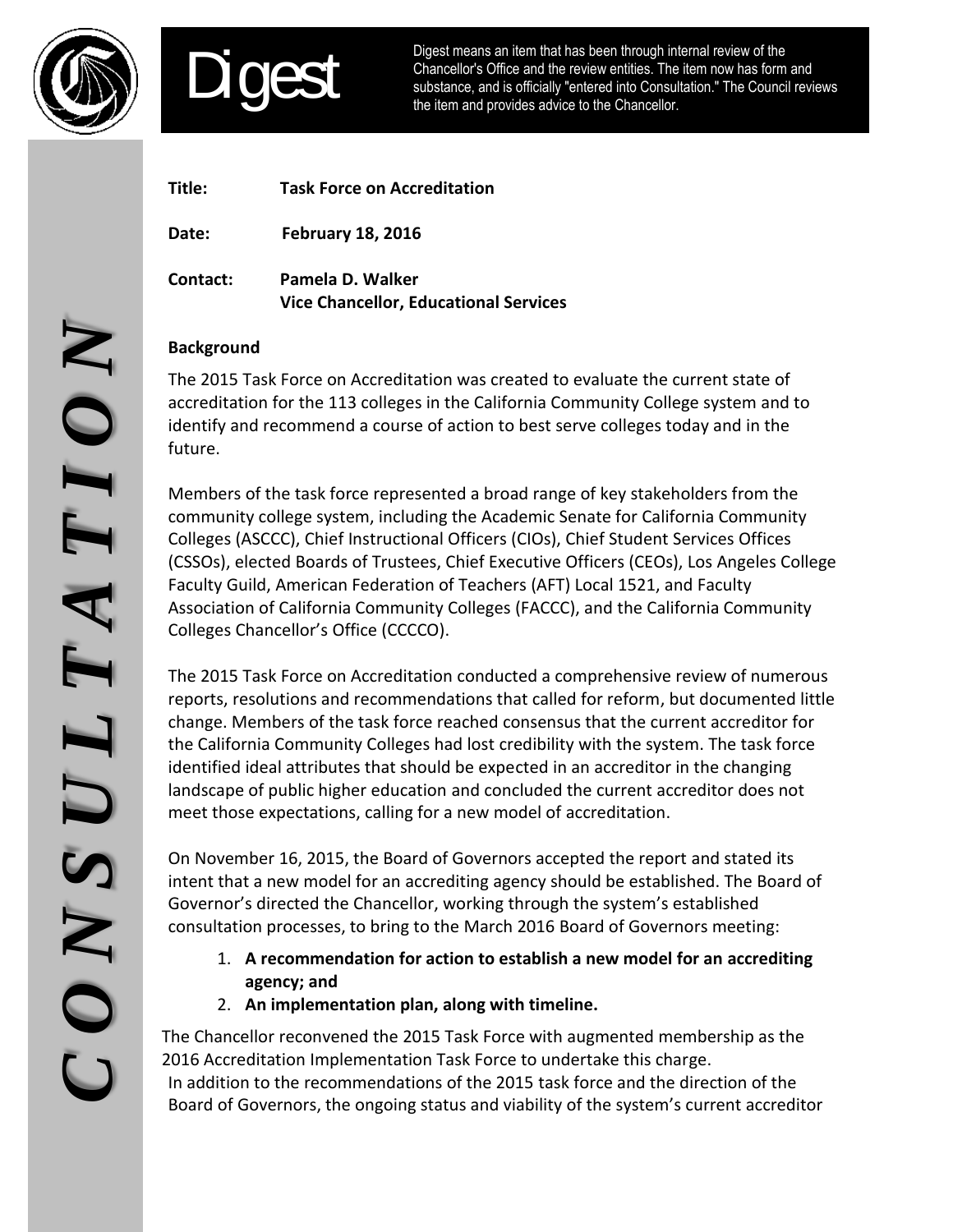has recently come under further question. On December 17, 2015, the National Advisory Commission for Institutional Quality and Integrity (NACIQI) reviewed the Accrediting Commission for Community and Junior Colleges (ACCJC) progress toward compliance with federal standards and found that progress to be insufficient. As a result, NACIQI denied ACCJC's request for an expanded scope in serving as an accreditor for baccalaureate degree programs, a function expected to be necessary to the community college's ability to meet future workforce needs, and recommended that ACCJC be granted six months to work toward compliance.

On January 4, 2016, the United States Department of Education issued an order rejecting an ACCJC appeal and upheld the previous findings from NACIQI and the U.S. Department of Education that ACCJC is noncompliant with requirements for federal recognition as an accrediting agency. The January 4 letter allowed the ACCJC to continue as a recognized accreditor for 12 months pending further review of its compliance deficiencies.

Given these facts and circumstances, the Accreditation Implementation Task Force finds that a continued relationship between the California Community College System and ACCJC in its current form is not in the best interest of the system's colleges and students. The California Community College System requires a responsive, credible structure for accreditation that more effectively meets current and future needs, provides stability to the system's colleges in terms of accreditation status, reflects the collegial culture and values of its members, and ultimately joins the accreditation structure of the community colleges with that of the other segments of higher education.

Thus, the Accreditation Implementation Task Force recommends the following course of action to the Chancellor of the California Community Colleges:

- 1. On behalf of the system's institutions, the Chancellor's Office should enter into an agreement with a regional accreditor that better aligns the accrediting structure for the California Community Colleges with that of other segments of higher education. The agreement should allow for the full transition of California's 113 community colleges to this new regional accrediting agency in no more than six years.
- 2. The Chancellor's Office should work with both ACCJC and its new accreditor to define specific transition steps to be approved by the U.S. Department of Education in order to ensure that every college has a clear and continuous accreditation process throughout the transition. This detailed transition plan should be presented to the Board of Governors for approval by June 2016. Such a transition, based on the experience of other institutions that have made a similar change, could be structured as follows: